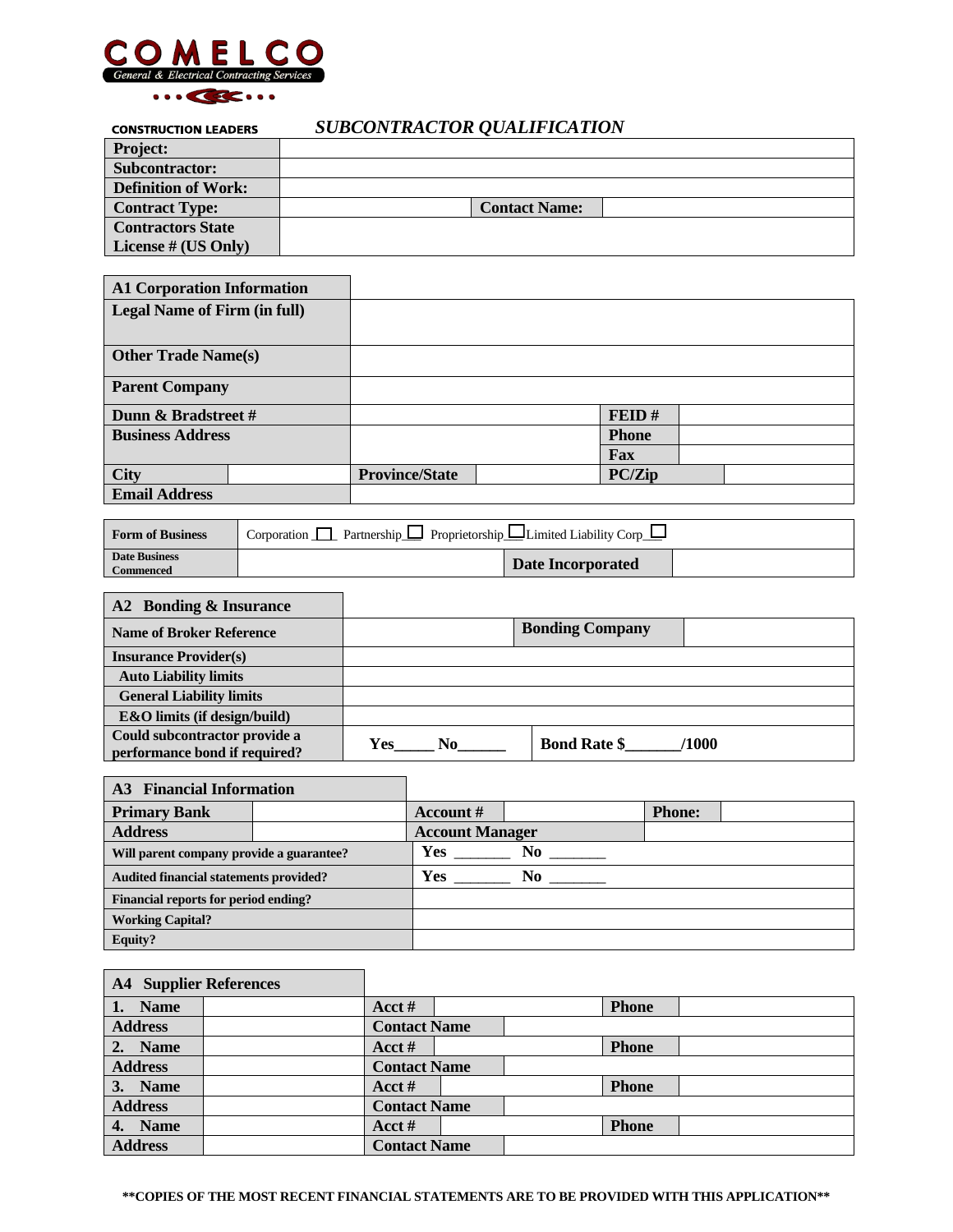

Г

# *SUBCONTRACTOR QUALIFICATION*

| <b>A5</b> Project Experience                            |                                                                                                        |                             |  |  |  |  |  |
|---------------------------------------------------------|--------------------------------------------------------------------------------------------------------|-----------------------------|--|--|--|--|--|
| List two largest projects currently under construction? |                                                                                                        |                             |  |  |  |  |  |
| 1. Project Name                                         |                                                                                                        | <b>Subcontract Value</b>    |  |  |  |  |  |
| <b>Prime Contractor</b>                                 |                                                                                                        | <b>Contractor Reference</b> |  |  |  |  |  |
|                                                         |                                                                                                        | <b>Phone Number</b>         |  |  |  |  |  |
| Did you provide a Perf. Bond?                           | $Yes \bigodot No \_$ Bond Rate $\ \ \ \ \ \ \ \ \ \ \ \ \ \ \ \ \ \ \ \ \ \ \ \ \ \ \ \ \ \ \ \ \ \ \$ |                             |  |  |  |  |  |
| <b>Adherence to Schedule</b>                            |                                                                                                        | <b>Manpower Planning</b>    |  |  |  |  |  |
| 2. Project Name                                         |                                                                                                        | <b>Subcontract Value</b>    |  |  |  |  |  |
| <b>Prime Contractor</b>                                 |                                                                                                        | <b>Contractor Reference</b> |  |  |  |  |  |
|                                                         |                                                                                                        | <b>Phone Number</b>         |  |  |  |  |  |
| Did you provide a Perf. Bond?                           | $Yes$ No Bond Rate $$$ /1000                                                                           |                             |  |  |  |  |  |
| <b>Adherence to Schedule</b>                            |                                                                                                        | <b>Manpower Planning</b>    |  |  |  |  |  |

| List two largest projects completed by subcontractor within last year? |                                        |                             |  |  |
|------------------------------------------------------------------------|----------------------------------------|-----------------------------|--|--|
| 1. Project Name                                                        |                                        | <b>Subcontract Value</b>    |  |  |
| <b>Prime Contractor</b>                                                |                                        | <b>Contractor Reference</b> |  |  |
|                                                                        |                                        | <b>Phone Number</b>         |  |  |
| Did you provide a Perf. Bond?                                          | $Yes$ No Bond Rate $\frac{6}{2}$ /1000 |                             |  |  |
| <b>Adherence to Schedule</b>                                           |                                        | <b>Manpower Planning</b>    |  |  |
| 2. Project Name                                                        |                                        | <b>Subcontract Value</b>    |  |  |
| <b>Prime Contractor</b>                                                |                                        | <b>Contractor Reference</b> |  |  |
|                                                                        |                                        | <b>Phone Number</b>         |  |  |
| Did you provide a Perf. Bond?                                          | $Yes$ No Bond Rate $\frac{6}{2}$ /1000 |                             |  |  |
| <b>Adherence to Schedule</b>                                           |                                        | <b>Manpower Planning</b>    |  |  |

| Name largest project ever undertaken by subcontractor? |                                  |                             |  |  |
|--------------------------------------------------------|----------------------------------|-----------------------------|--|--|
| <b>Project Name</b>                                    |                                  | <b>Subcontract Value</b>    |  |  |
| Subcontractor on-site date                             |                                  | <b>Completion Date:</b>     |  |  |
| <b>Prime Contractor</b>                                |                                  | <b>Contractor Reference</b> |  |  |
|                                                        |                                  | <b>Phone Number</b>         |  |  |
| Did you provide a Perf. Bond?                          | $Yes$ No Bond Rate $\$$<br>/1000 |                             |  |  |
| <b>Adherence to Schedule</b>                           |                                  | <b>Manpower Planning</b>    |  |  |

## **A6 Principal Information Proprietorship or Partnership: List all owners and/or Partners Corporation or Limited Liability Company: List all Officers, Directors, Members and Major Stockholders**  Name **Position Position Length of time in position Length of time with firm**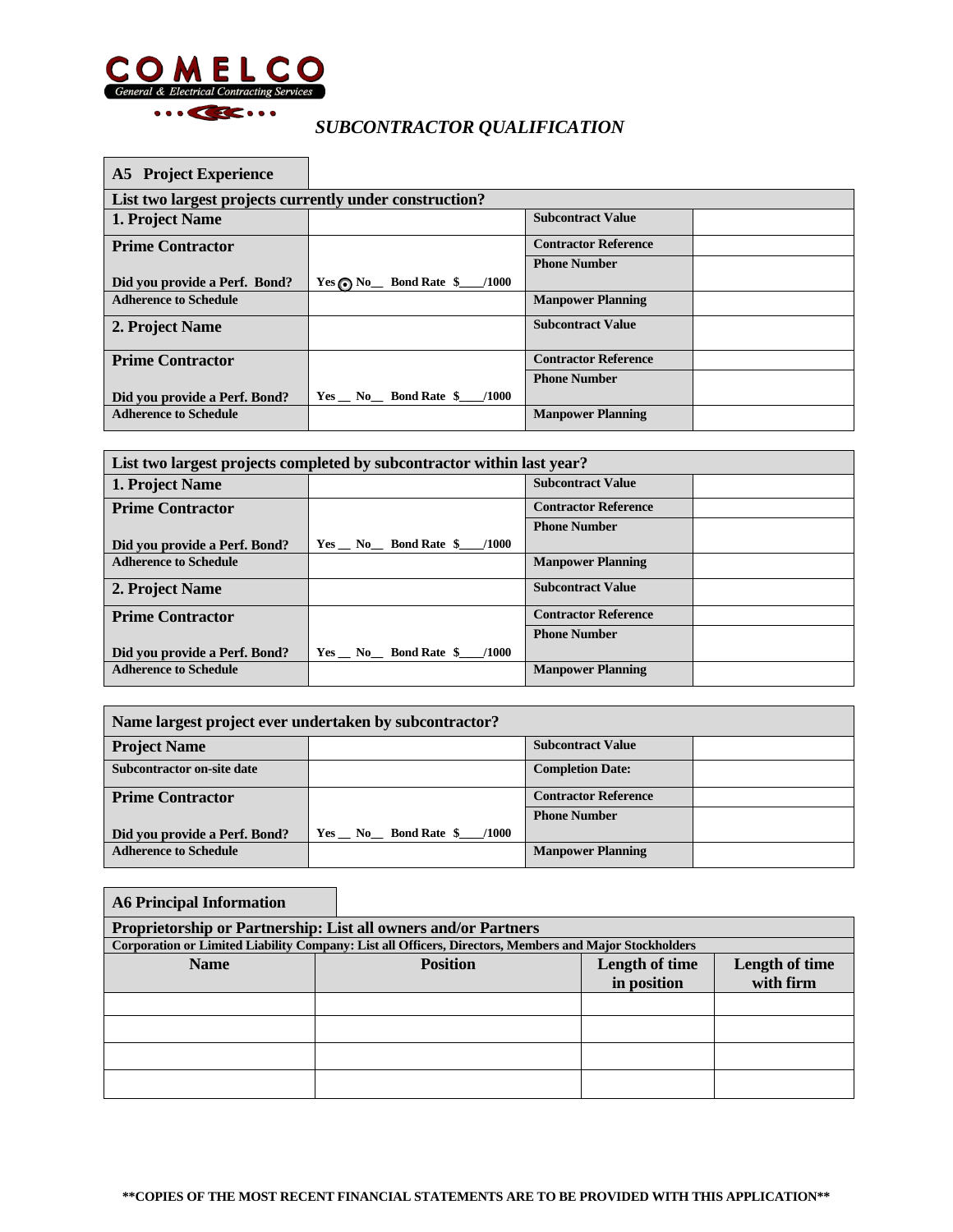

### *SUBCONTRACTOR QUALIFICATION*

| <b>A7 Firm Size</b>         |                                                             |                                   |  |                                                                                             |  |      |  |  |
|-----------------------------|-------------------------------------------------------------|-----------------------------------|--|---------------------------------------------------------------------------------------------|--|------|--|--|
|                             | Number of people employed by your firm for last three years |                                   |  |                                                                                             |  |      |  |  |
|                             |                                                             | Year                              |  | Year                                                                                        |  | Year |  |  |
| Corporate:                  |                                                             |                                   |  |                                                                                             |  |      |  |  |
| Field Supervisory:          |                                                             |                                   |  |                                                                                             |  |      |  |  |
| Trades people:              |                                                             |                                   |  |                                                                                             |  |      |  |  |
| Other:                      |                                                             |                                   |  |                                                                                             |  |      |  |  |
|                             |                                                             |                                   |  | List your annual construction revenues over the last 4 years and a projection for this year |  |      |  |  |
| <b>Reporting</b><br>Period: |                                                             | <b>Current Year</b><br>Projection |  |                                                                                             |  |      |  |  |
| Revenue                     |                                                             |                                   |  |                                                                                             |  |      |  |  |

 $\overline{\phantom{0}}$ 

| <b>A8 Work Experience</b>                                           |  |                                                                              |  |
|---------------------------------------------------------------------|--|------------------------------------------------------------------------------|--|
|                                                                     |  | Number of contracts you have completed in the volume ranges indicated below: |  |
| Under \$100,000                                                     |  |                                                                              |  |
| \$100,001 to \$250,000                                              |  |                                                                              |  |
| \$250,001 to \$500,000                                              |  |                                                                              |  |
| \$500,001 to \$1,000,000                                            |  |                                                                              |  |
| \$1,000,001 to \$2,500,000                                          |  |                                                                              |  |
| \$2,500,001 to \$5,000,000                                          |  |                                                                              |  |
| \$5,000,001 to \$7,500,000                                          |  |                                                                              |  |
| \$7,500,001 to \$10,000,000                                         |  |                                                                              |  |
| \$10,000,001 to \$15,000,000                                        |  |                                                                              |  |
| \$15,000,001 to \$25,000,000                                        |  |                                                                              |  |
| Above \$25,000,000                                                  |  |                                                                              |  |
| Number of projects completed in construction types indicated below: |  |                                                                              |  |
| Office (1-3 stories)                                                |  | <b>Correctional Facilities</b>                                               |  |
| Office (4-10 stories)                                               |  | High Tech                                                                    |  |
| Office $(11+)$                                                      |  | Design Build                                                                 |  |
| Hotel/Motel                                                         |  | Residential                                                                  |  |
| Airport                                                             |  | School/Institutional                                                         |  |
| Sports/Entertainment                                                |  | Power/Energy                                                                 |  |
| Hospital                                                            |  | Roads                                                                        |  |
| Interior/Build Out                                                  |  | <b>Bridges</b>                                                               |  |
| Retail                                                              |  | <b>Water Treatment Plant</b>                                                 |  |
| Industrial                                                          |  | <b>Waste Water Treatment</b><br>Plant                                        |  |
| Other                                                               |  |                                                                              |  |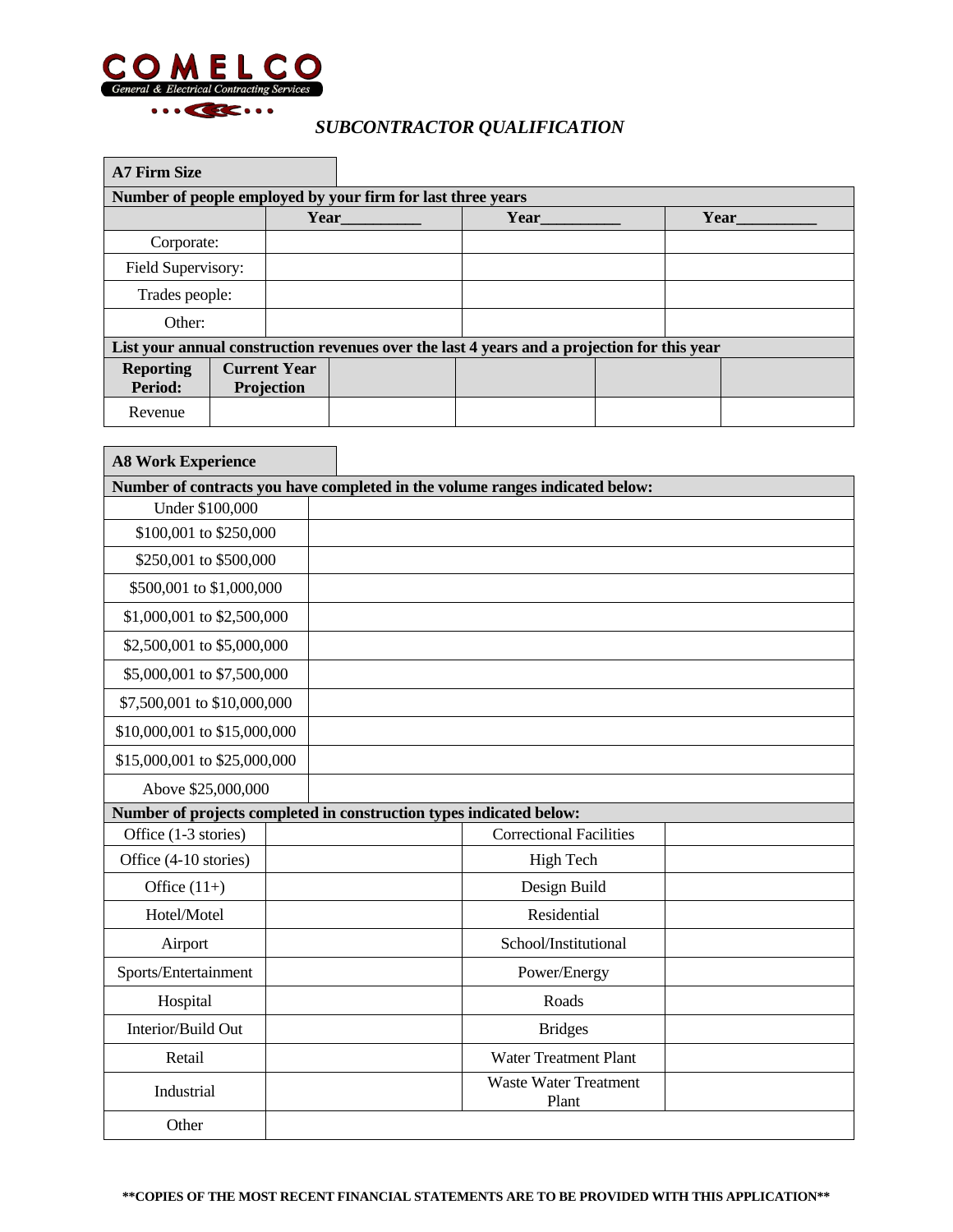

### *SUBCONTRACTOR QUALIFICATION*

| <b>A9 Safety Evaluation</b>                                                                                                                                                |                                                                                                                                                                                 |     |                |                        |                                                                                                                                                                                                |          |
|----------------------------------------------------------------------------------------------------------------------------------------------------------------------------|---------------------------------------------------------------------------------------------------------------------------------------------------------------------------------|-----|----------------|------------------------|------------------------------------------------------------------------------------------------------------------------------------------------------------------------------------------------|----------|
| If a "Yes" response entered, please attach additional information.                                                                                                         |                                                                                                                                                                                 |     |                |                        |                                                                                                                                                                                                |          |
|                                                                                                                                                                            |                                                                                                                                                                                 | Yes | N <sub>o</sub> |                        | <b>Answer Below</b>                                                                                                                                                                            |          |
| Do you have a formal/written safety<br>program?                                                                                                                            |                                                                                                                                                                                 |     |                |                        | If yes, please submit a copy when requested                                                                                                                                                    |          |
| Do you know your EMR? If so, list your EMR<br>for the past three years.                                                                                                    |                                                                                                                                                                                 |     |                | 1st Year               | $2nd$ Year                                                                                                                                                                                     | 3rd Year |
| If your EMR is exactly 1.0 for any policy year,<br>was or is your firm too new or too small to have<br>an EMR calculated?                                                  |                                                                                                                                                                                 |     |                |                        |                                                                                                                                                                                                |          |
| Is your firm self-insured for Workers<br>Compensation claims?                                                                                                              |                                                                                                                                                                                 |     |                |                        |                                                                                                                                                                                                |          |
| To whom are Incidents/Accident reports sent to<br>within your company?                                                                                                     |                                                                                                                                                                                 |     |                |                        |                                                                                                                                                                                                |          |
| Do you hold on-site Safety Meetings with field<br>supervisors? If yes, how often?                                                                                          |                                                                                                                                                                                 |     |                |                        |                                                                                                                                                                                                |          |
| Do you conduct project safety inspections? If<br>yes, how often?                                                                                                           |                                                                                                                                                                                 |     |                |                        |                                                                                                                                                                                                |          |
| Do you hold (Tailgate/Toolbox) Weekly Safety<br>Meetings? If so, how often?                                                                                                |                                                                                                                                                                                 |     |                |                        |                                                                                                                                                                                                |          |
| Do you have a written Fall Protection Plan?                                                                                                                                |                                                                                                                                                                                 |     |                |                        | If yes, please submit a copy when requested                                                                                                                                                    |          |
| Do you have a written Hazardous Comm. plan?                                                                                                                                |                                                                                                                                                                                 |     |                |                        | If yes, please submit a copy when requested                                                                                                                                                    |          |
| Does your company have an individual<br>dedicated specifically to safety? If yes, please<br>identify by name and title.                                                    |                                                                                                                                                                                 |     |                | Name:<br><b>Title:</b> |                                                                                                                                                                                                |          |
| If no, identify the person (Title) within your<br>company directly responsible for the mgmt of<br>your company's Safety Program:                                           |                                                                                                                                                                                 |     |                | Name:<br><b>Title:</b> |                                                                                                                                                                                                |          |
| Do you have an Orientation Program?<br>If yes, which of the following does it include?                                                                                     |                                                                                                                                                                                 |     |                |                        | Check those below which apply                                                                                                                                                                  |          |
| <b>Head Protection</b><br>Hearing Protection<br><b>Fall Prevention</b><br>Housekeeping<br><b>First Aid Procedures</b><br><b>Toxic Substances</b><br>Trenching & Excavation | Vehicle Safety<br><b>Hand Tool Safety</b><br><b>Scaffold Safety</b><br><b>Electrical Safety</b><br><b>Eye Protection</b><br><b>Respiratory Protection</b><br>Perimeter Guarding |     |                |                        | Fire Prevention & Protection<br><b>Emergency Procedures</b><br><b>Right to Know Laws</b><br><b>Signs and Barricades</b><br><b>Foot Protection</b><br><b>Ladder Safety</b><br>Welding & Cutting |          |
| Please use the previous three (3) years OSHA 300 records to complete the following:                                                                                        |                                                                                                                                                                                 |     |                |                        |                                                                                                                                                                                                |          |
| Number of lost workday cases:                                                                                                                                              |                                                                                                                                                                                 |     |                |                        |                                                                                                                                                                                                |          |
| Number of restricted workday cases:                                                                                                                                        |                                                                                                                                                                                 |     |                |                        |                                                                                                                                                                                                |          |
| Total Recordable Injury Rate:<br>Number of employee hours worked:                                                                                                          |                                                                                                                                                                                 |     |                |                        |                                                                                                                                                                                                |          |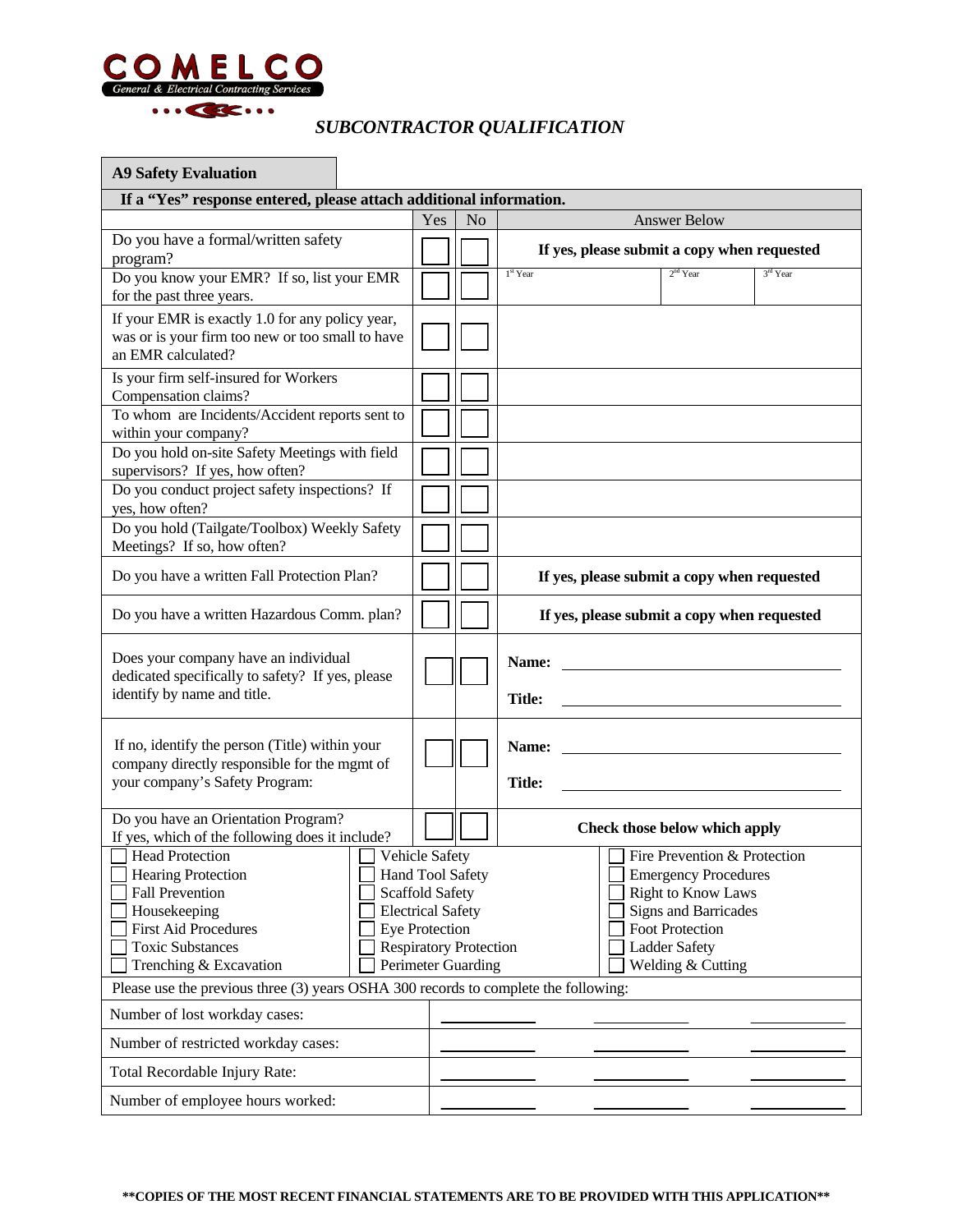

#### *SUBCONTRACTOR QUALIFICATION*

#### **A10 General**

| If a "Yes" response entered please attach additional information                                                                              |     |     |
|-----------------------------------------------------------------------------------------------------------------------------------------------|-----|-----|
|                                                                                                                                               | Yes | No. |
| Has any license ever been denied or revoked (US Only)?                                                                                        |     |     |
| Does the work description and volume fit within your scope of license?                                                                        |     |     |
| Has your Company ever petitioned for bankruptcy, failed in a business endeavor, defaulted or<br>been terminated on a contract awarded to you? |     |     |
| Has your surety every finished one or more of your construction projects?                                                                     |     |     |
| Has your Company ever been disbarred or precluded from public work?                                                                           |     |     |
| Has any entity made a claim against your Company for failing to make payments to that or any<br>other entity?                                 |     |     |

I/we certify that the above information is correct and complete and further understand that COMELCO, Inc. and/or any of its affiliate companies will rely on this information for subcontractor pre-qualification. The above subcontractor and its principals authorizes COMELCO, Inc. and/or any of its affiliates at any time and from time to time to obtain Credit Reports on Subcontractor or any individuals listed above or to obtain credit and funding information from other persons or entities listed above. The subcontractor further agrees to supply such additional information as may be required by COMELCO, Inc. to warrant future extension of contracts.

| Applicant(s):                                            |                                                                                                                          |
|----------------------------------------------------------|--------------------------------------------------------------------------------------------------------------------------|
| By:                                                      | By:                                                                                                                      |
| Name:                                                    | Name:                                                                                                                    |
| Title:                                                   | Title:                                                                                                                   |
| Date:<br><u> 1986 - Johann Amerikaanse kommunister (</u> | Date:<br>the contract of the contract of the contract of the contract of the contract of the contract of the contract of |
|                                                          |                                                                                                                          |
| Form Completed by:                                       |                                                                                                                          |

\_\_\_\_\_\_\_\_\_\_\_\_\_\_\_\_\_\_\_\_\_\_\_\_\_\_\_\_\_\_\_\_\_\_\_\_\_\_ Please print name clearly \_\_\_\_\_\_\_\_\_\_\_\_\_\_\_\_\_\_\_\_\_\_\_\_\_\_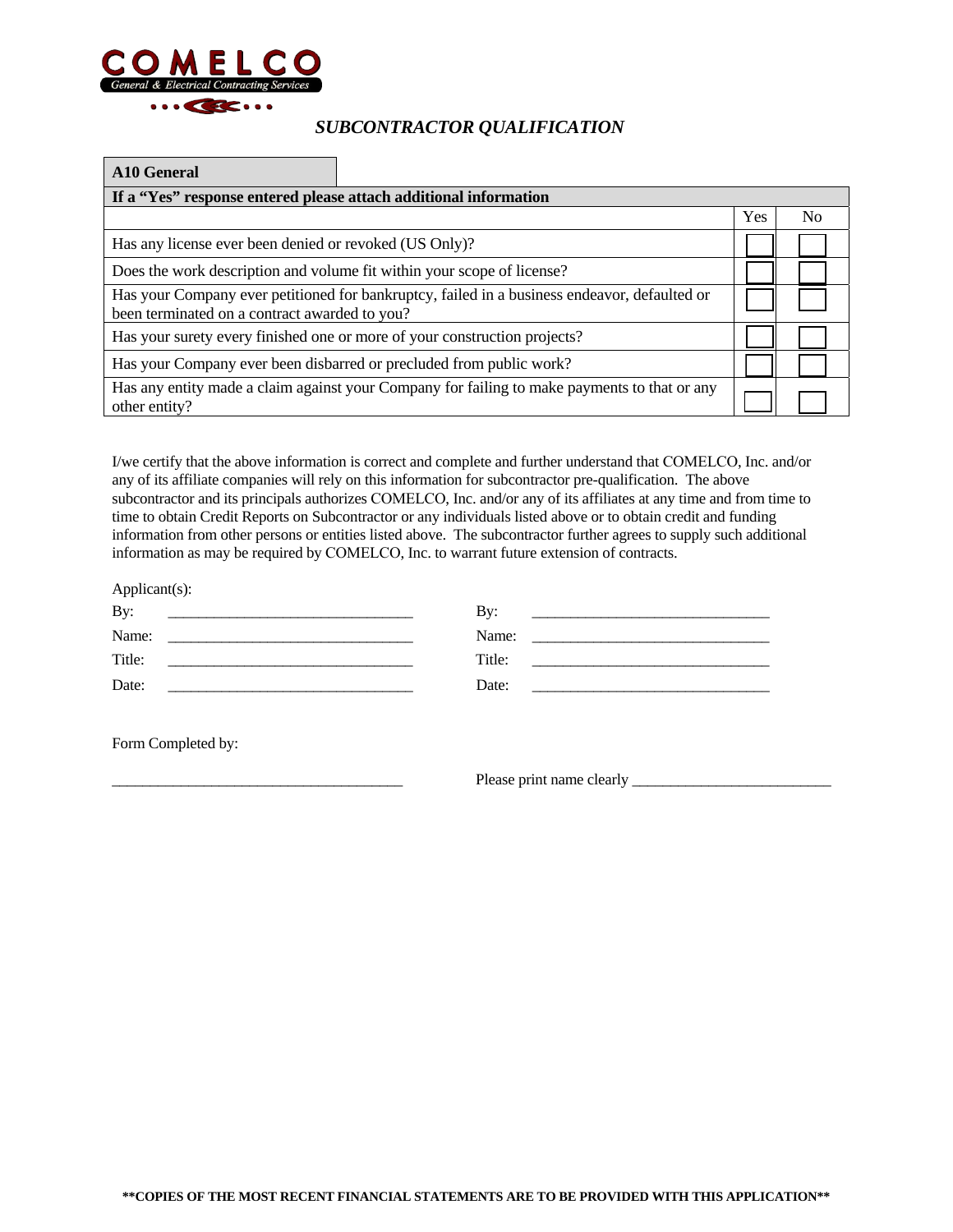

#### **Subcontractor Health, Safety and Environmental (HSE) Qualification**

**Note: It is imperative that this Qualification be returned to COMELCO by emailing this complete form to vendor@comelcoinc.com. Not doing so could result in a delay with the start of your operations on this project.** 

**Company Name: \_\_\_\_\_\_\_\_\_\_\_\_\_\_\_\_\_\_\_\_\_\_\_\_\_\_\_\_\_\_\_\_\_\_\_\_\_\_\_\_\_\_\_\_\_\_\_\_\_\_\_\_\_\_** 

**Mailing Address: \_\_\_\_\_\_\_\_\_\_\_\_\_\_\_\_\_\_\_\_\_\_\_\_\_\_\_\_\_\_\_\_\_\_\_\_\_\_\_\_\_\_\_\_\_\_\_\_\_\_\_\_\_\_** 

**\_\_\_\_\_\_\_\_\_\_\_\_\_\_\_\_\_\_\_\_\_\_\_\_\_\_\_\_\_\_\_\_\_\_\_\_\_\_\_\_\_\_\_\_\_\_\_\_\_\_\_\_\_\_\_\_\_\_\_\_\_\_\_\_\_\_\_\_\_** 

**\_\_\_\_\_\_\_\_\_\_\_\_\_\_\_\_\_\_\_\_\_\_\_\_\_\_\_\_\_\_\_\_\_\_\_\_\_\_\_\_\_\_\_\_\_\_\_\_\_\_\_\_\_\_\_\_\_\_\_\_\_\_\_\_\_\_\_\_\_** 

**\_\_\_\_\_\_\_\_\_\_\_\_\_\_\_\_\_\_\_\_\_\_\_\_\_\_\_\_\_\_\_\_\_\_\_\_\_\_\_\_\_\_\_\_\_\_\_\_\_\_\_\_\_\_\_\_\_\_\_\_\_\_\_\_\_\_\_\_\_** 

**Name & Title of Highest Ranking Safety Professional:** 

**Cell Phone Number of the Safety Professional: \_\_\_\_\_\_\_\_\_\_\_\_\_\_\_\_\_\_\_\_\_\_\_\_\_\_\_\_\_**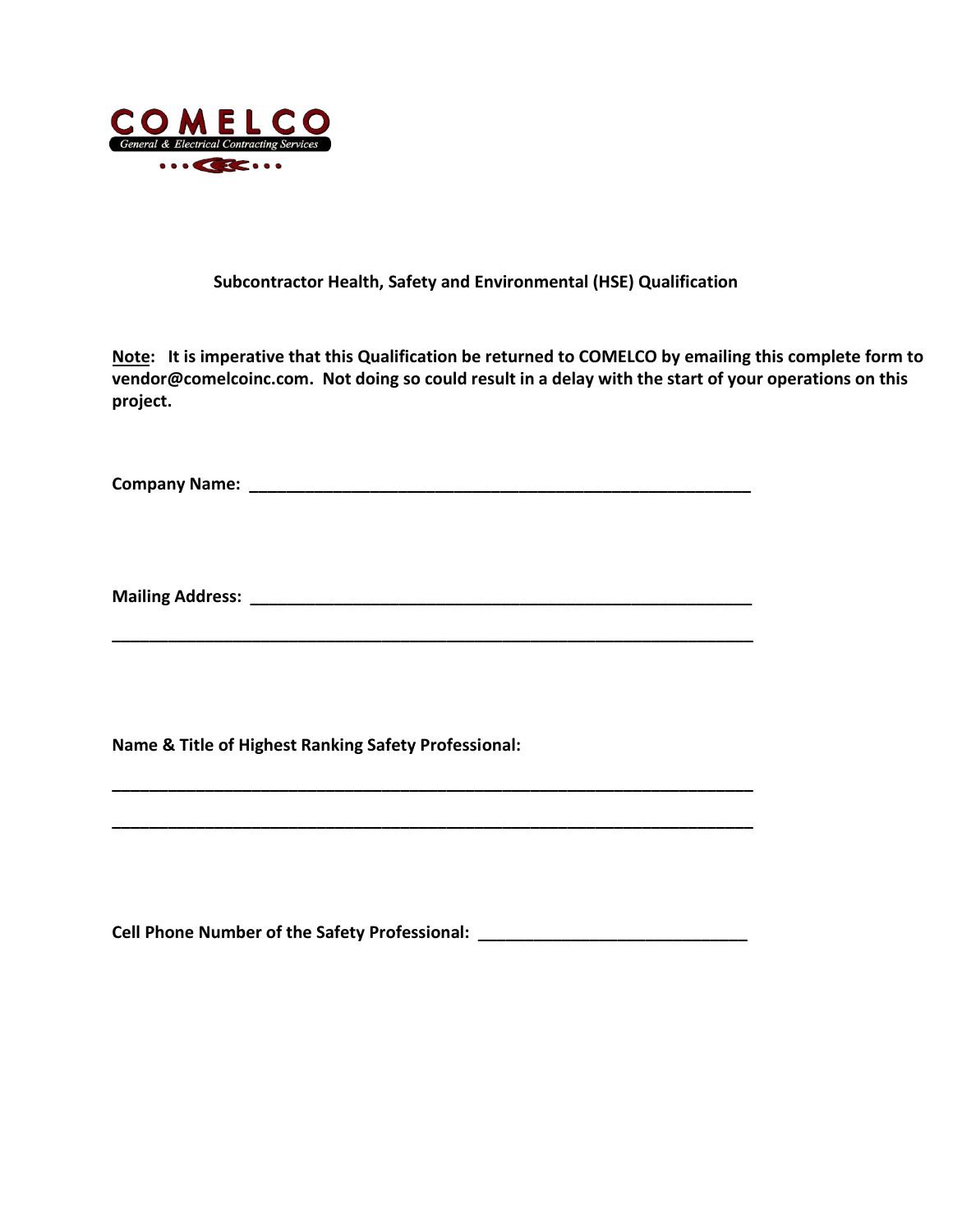

#### **Subcontractor Health, Safety and Environmental (HSE) Qualification**

1.0 Provide the following data for the current year-to-date and the previous three (3) years. Utilize your OSHA 300 for the data.

|      |                                          | 2011 | 2010 | 2009 | 2008 |
|------|------------------------------------------|------|------|------|------|
| 1.1  | Manhours (Salaried and Hourly)           |      |      |      |      |
| 1.2  | Number of Fatalities (Column G)          |      |      |      |      |
| 1.3  | Number of injuries / illnesses involving |      |      |      |      |
|      | days away from work (Column H)           |      |      |      |      |
| 1.4  | Number of injuries / illnesses involving |      |      |      |      |
|      | Job Transfer or Restriction (Column I)   |      |      |      |      |
| 1.5  | Number of injuries / illnesses listed as |      |      |      |      |
|      | Other Recordable Cases (Column J)        |      |      |      |      |
| 1.6  | Number of days (calendar) away from      |      |      |      |      |
|      | Work (Column K)                          |      |      |      |      |
| 1.7  | Number of days (calendar) of on job      |      |      |      |      |
|      | transfer or restriction (Column L)       |      |      |      |      |
| 1.8  | Total Recordable Incident (Injury) Rate  |      |      |      |      |
| 1.9  | Lost Time Incident (Injury) Rate         |      |      |      |      |
| 1.10 | <b>Experience Modification Rate for</b>  |      |      |      |      |
|      | three (3) previous years only.           |      |      |      |      |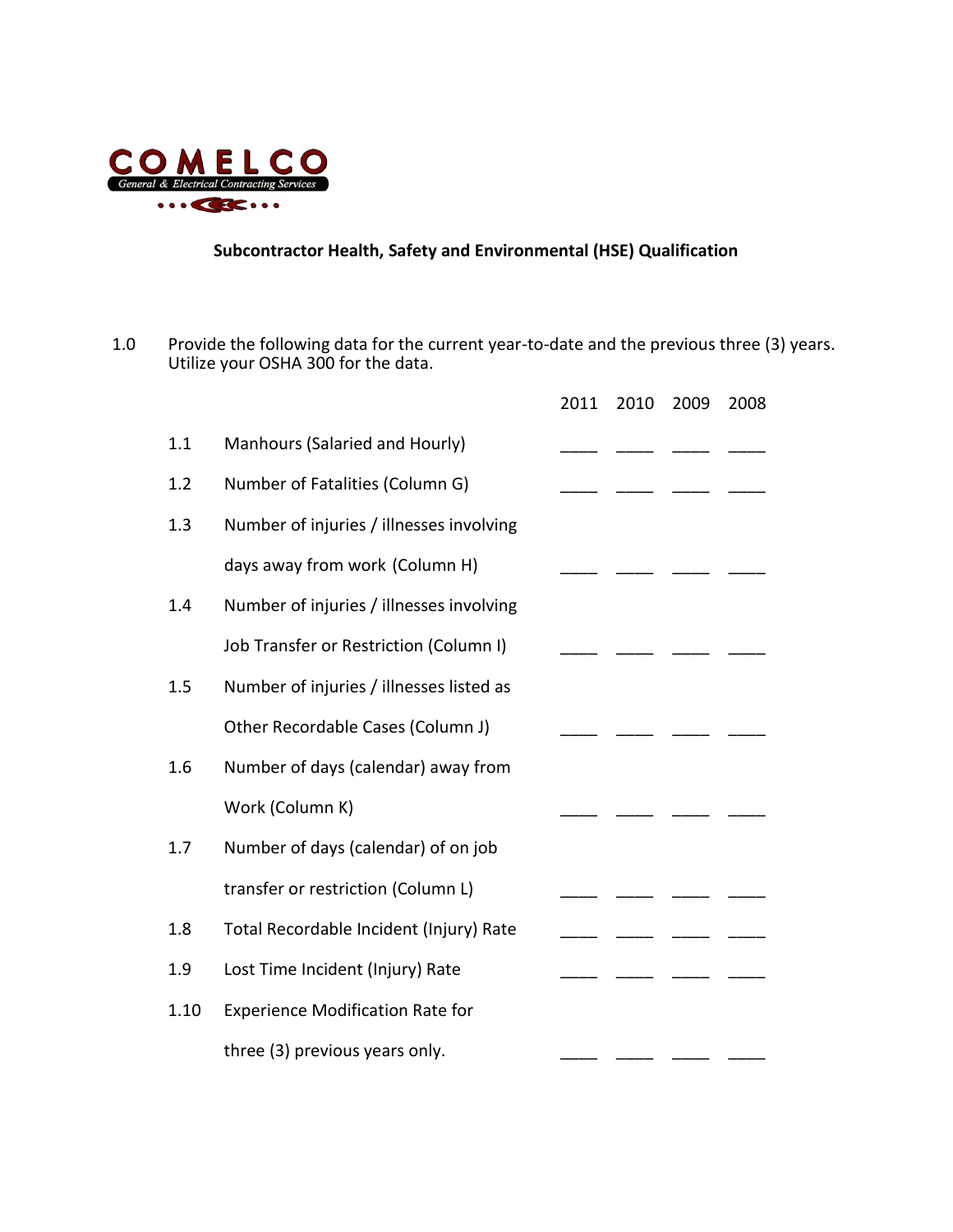- 2.0 Citation History (includes labor and environmental)
	- 2.1 Address all labor and environmental citations issued to this company for the current year and the three (3) previous years.
	- 2.2 Identify the citing regulatory agency, date of violation, type of violation, standard violated and disposition.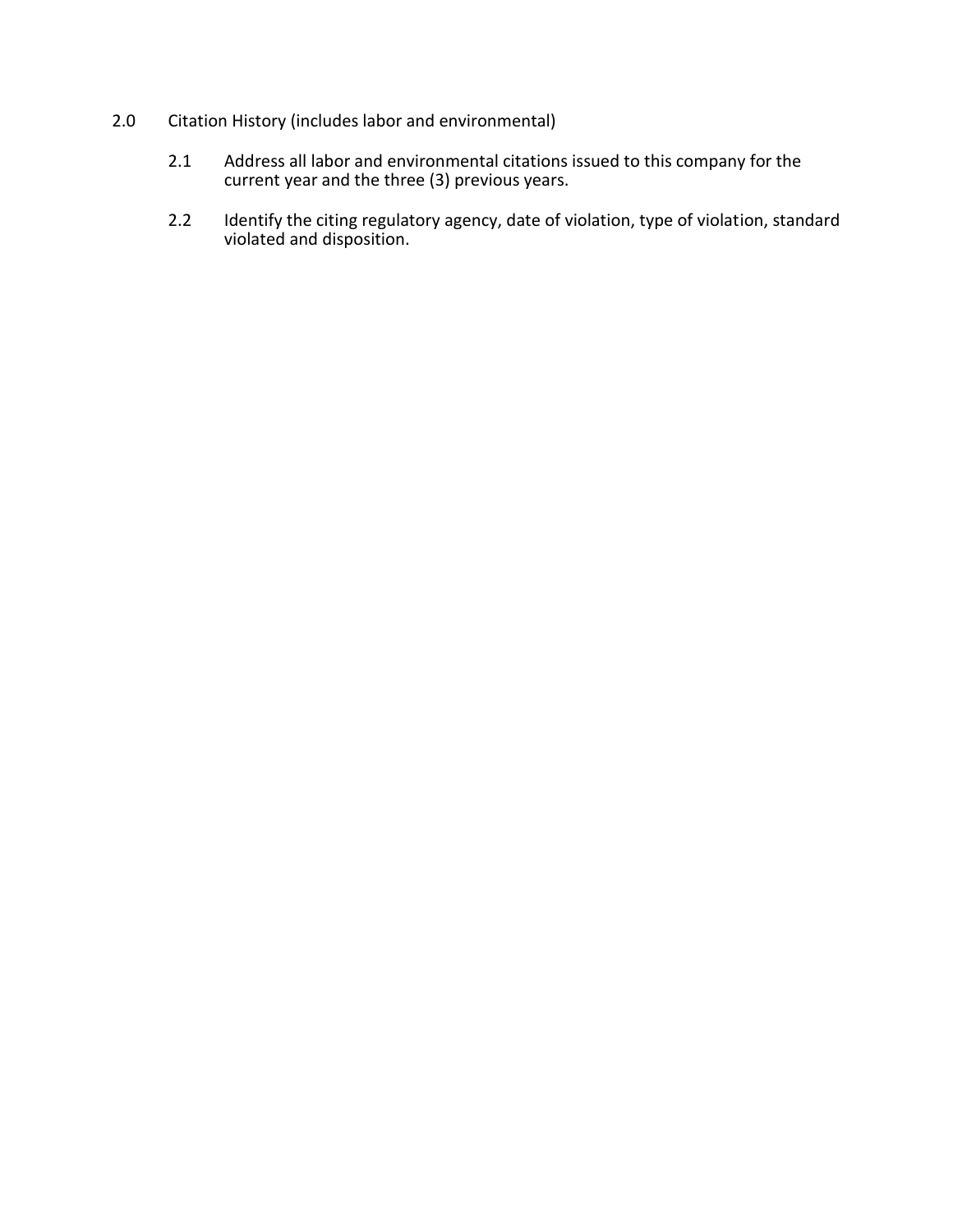3.0 Identify the number of **open** Workman's Compensation claims. Include current year-todate and three (3) previous years.

\_\_\_\_\_\_\_\_\_\_\_\_\_\_\_\_\_\_\_\_\_\_\_\_\_\_\_\_\_\_\_\_\_\_\_\_\_\_\_\_\_\_\_\_\_\_\_\_\_\_\_\_\_\_\_\_\_\_\_\_\_\_\_\_\_\_\_\_\_\_\_

\_\_\_\_\_\_\_\_\_\_\_\_\_\_\_\_\_\_\_\_\_\_\_\_\_\_\_\_\_\_\_\_\_\_\_\_\_\_\_\_\_\_\_\_\_\_\_\_\_\_\_\_\_\_\_\_\_\_\_\_\_\_\_\_\_\_\_\_\_\_\_

\_\_\_\_\_\_\_\_\_\_\_\_\_\_\_\_\_\_\_\_\_\_\_\_\_\_\_\_\_\_\_\_\_\_\_\_\_\_\_\_\_\_\_\_\_\_\_\_\_\_\_\_\_\_\_\_\_\_\_\_\_\_\_\_\_\_\_\_\_\_\_

\_\_\_\_\_\_\_\_\_\_\_\_\_\_\_\_\_\_\_\_\_\_\_\_\_\_\_\_\_\_\_\_\_\_\_\_\_\_\_\_\_\_\_\_\_\_\_\_\_\_\_\_\_\_\_\_\_\_\_\_\_\_\_\_\_\_\_\_\_\_\_

4.0 Identify your primary scope of work.

\_\_\_\_\_\_\_\_\_\_\_\_\_\_\_\_\_\_\_\_\_\_\_\_\_\_\_

5.0 Identify all that apply to your scope of work

| 5.1  | Compressed gas cylinders                        | Yes | No        |
|------|-------------------------------------------------|-----|-----------|
| 5.2  | Confined space entry                            | Yes | No        |
| 5.3  | Electrical equipment grounding assurance        | Yes | No        |
| 5.4  | Lockout / tagout                                | Yes | <b>No</b> |
| 5.5  | Fall prevention / protection                    | Yes | No        |
| 5.6  | Fire prevention / protection                    | Yes | <b>No</b> |
| 5.7  | <b>Hazard Communications</b>                    | Yes | No        |
| 5.8  | Housekeeping                                    | Yes | No        |
| 5.9  | Perimeter guarding (floor, wall, roof openings) | Yes | No        |
| 5.10 | Portable electric                               | Yes | No        |
| 5.11 | Hand / power tools                              | Yes | No        |
| 5.12 | Mechanized equipment (loader, backhoe)          | Yes | No        |
| 5.13 | Aerial work platform                            | Yes | No        |
| 5.14 | Scaffolding / work platforms                    | Yes | No        |
| 5.15 | Trenching and excavation                        | Yes | No        |

| Yes                   | No $\lfloor$ $\rfloor$ |
|-----------------------|------------------------|
| Yes $\Box$            | No $\Box$              |
| Yes $\bigsqcup$       | No $\bigsqcup$         |
| Yes $\bigsqcup$       | No $\lfloor$ $\rfloor$ |
| Yes $\vert \ \ \vert$ | No $ \_$               |
| Yes $\vert$ $\vert$   | No $\Box$              |
| Yes $\vert \ \ \vert$ |                        |
| Yes $\vert$ $\vert$   | No $\Box$              |
| Yes $\vert \_ \vert$  | No $\vert$ $\vert$     |
| Yes $\vert$ $\vert$   | No $\Box$              |
| Yes $\vert$ $\vert$   |                        |
| Yes $\vert$ $\vert$   | No $\Box$              |
| Yes $\vert \ \ \vert$ |                        |
| Yes $\Box$            | No $\Box$              |
| Yes $\vert$           | No $\vert$             |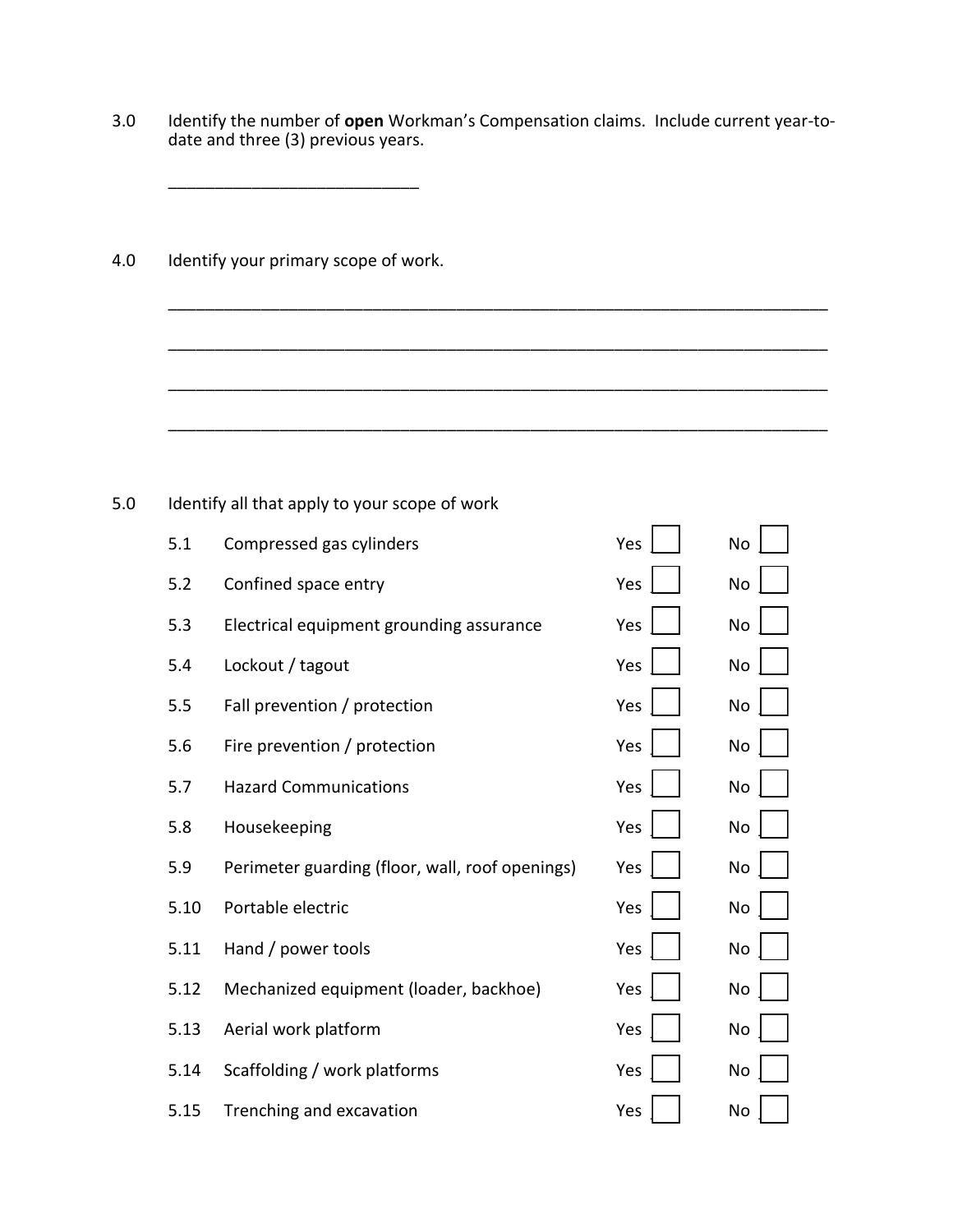| Use of vehicles onsite              | Yes | No |
|-------------------------------------|-----|----|
| Welding / burning / cutting         | Yes | No |
| Use of explosives / blasting agents | Yes | No |
| Demolition                          | Yes | No |
| Rigging                             | Yes | No |
| Steel erection                      | Yes | No |
| Waste disposal / management         | Yes | No |
| Crane(s)                            | Yes | No |
| Respiratory protection              | Yes | No |
| Asbestos abatement                  | Yes | No |
| Lead abatement                      | Yes | No |
| Road safety                         | Yes | No |
|                                     |     |    |